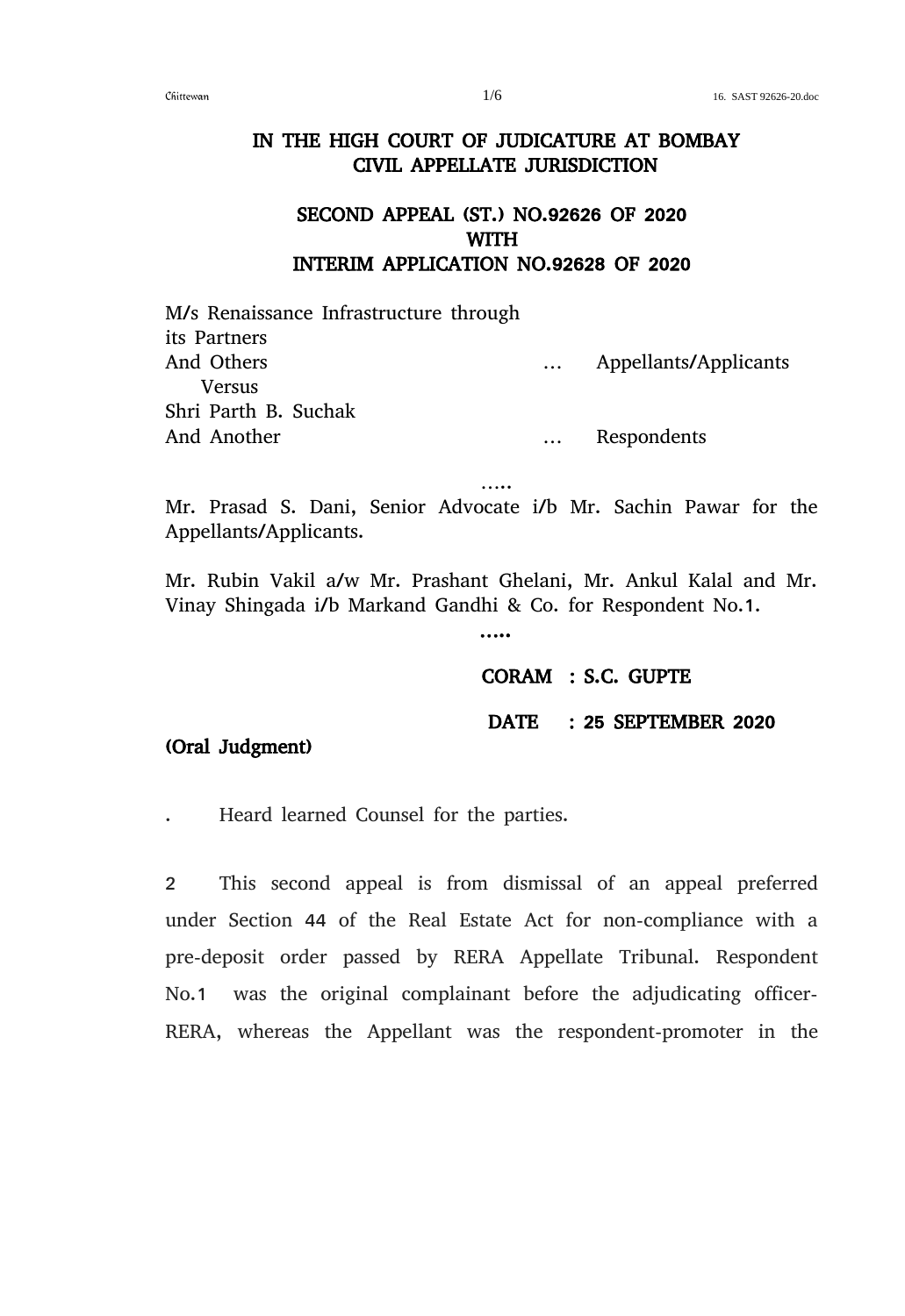complaint, and who had challenged the order of the adjudicating officer before the Appellate Tribunal.

3 It was the case of the complainant that he had purchased six plots of land together with pre-engineered steel portal framed rectangular building, termed as 'warehousing building', from the respondent promoter under an agreement for sale dated 10 December 2009. It was submitted that possession of the suit premises was to be handed over to the complainant-allottee on or before 9 March 2010. It was submitted that since the possession was not so handed over, as per Condition No.4 of the agreement, the promoter was liable to compensate the complainant for loss of rent, which was agreed at the rate of Rs.10/- per sq. ft. per month. This compensation, according to the complainant, worked out to Rs.5.04 Crores, calculated upto 30 June 2018, that is to say, after the grace period of six months of the agreed date of possession and till the time of filing of the complaint (i.e. for about 80 months). The Adjudicating Officer, by his order dated 20 March 2019, ordered the Appellant herein to pay compensation to the complainant-allottee from 9 September 2010 and till handing over possession of the warehousing building at the rate of Rs.6,30,000/- per month in addition to the direction for handing over possession of the plots with the warehousing building and execution of conveyance in favour of the applicants. This order was carried by the Appellant herein before the Appellate Tribunal, who, by its orders dated 9 January 2020 and 24 January 2020, after considering the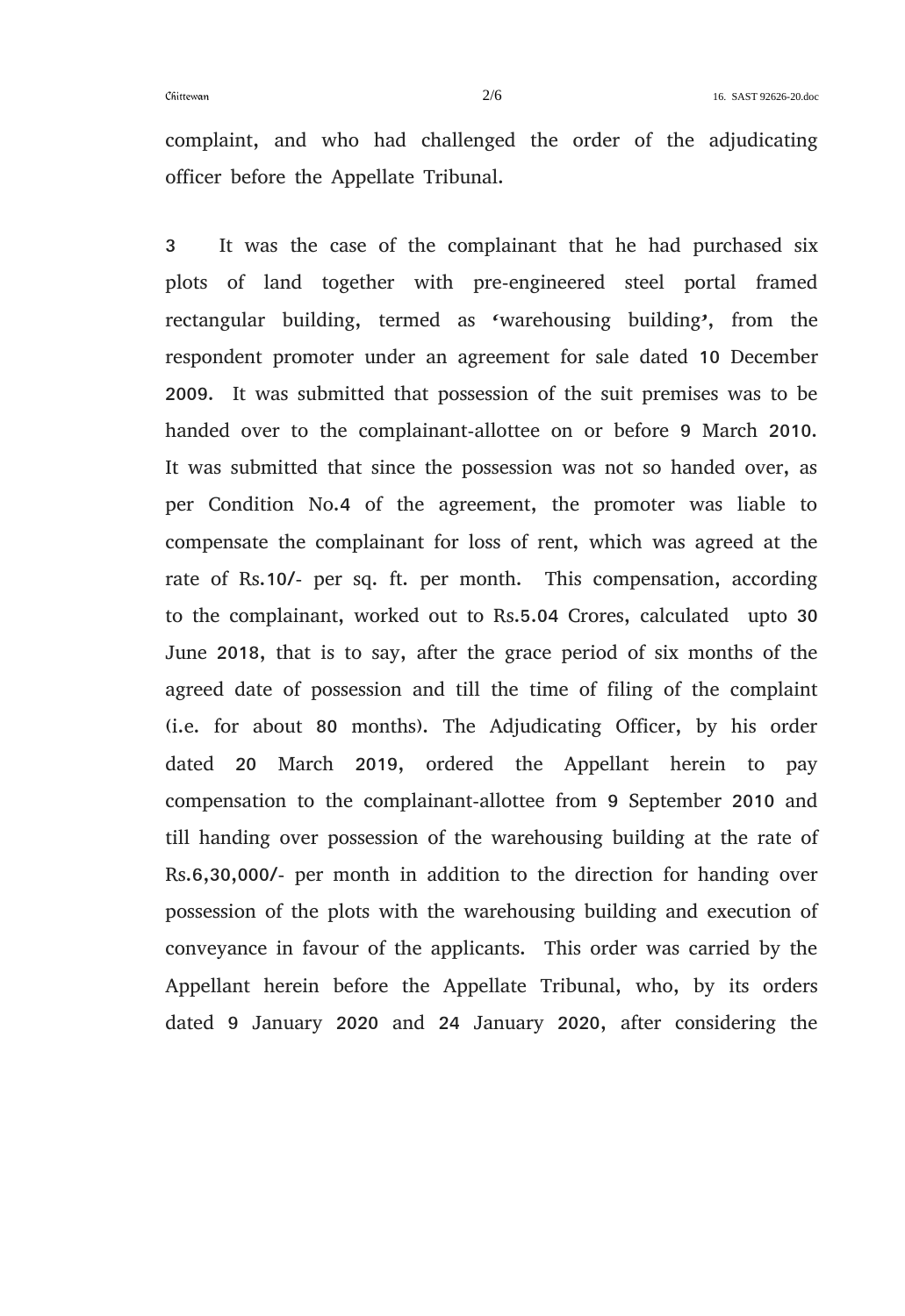application of the Appellant-promoter herein for waiver of pre-deposit, as per proviso to sub-section (5) of Section 43 of the Real Estate Regulation and Development Act 2016 ("Act"), ordered the Appellant to deposit 50 per cent of the amount computed as per the impugned order before the Appellate Tribunal as a condition for entertaining the appeal. Since this amount was not deposited by the Appellant herein, the appeal was dismissed by the Appellate Tribunal by its final order dated 20 March 2019. These three orders are the subject matter of challenge in the present second appeal.

4 Mr. Dani, learned Senior Counsel appearing for the Appellant, submits that the Appellant was not liable to make any pre-deposit under the proviso to Section 43 (5) of the Act. Learned Counsel urges three grounds in support of his submission. Firstly, it is submitted that the Appellant is not a promoter, since the agreement between the parties, which gave rise to the complaint, was not an agreement for sale, but an agreement in lieu of the Respondent's share in the partnership of the Appellant. It is submitted that Respondent No.1 was an erstwhile partner in the Appellant firm and upon his retirement, the agreement of 10 December 2009 was executed in lieu of his share in the partnership. Mr. Dani, secondly, submits that the original claim of the Respondent was pre-mature and devoid of merit. Learned Counsel, thirdly, submits that the order is in the nature of liquidated damages and the adjudicating officer had no jurisdiction to order such damages.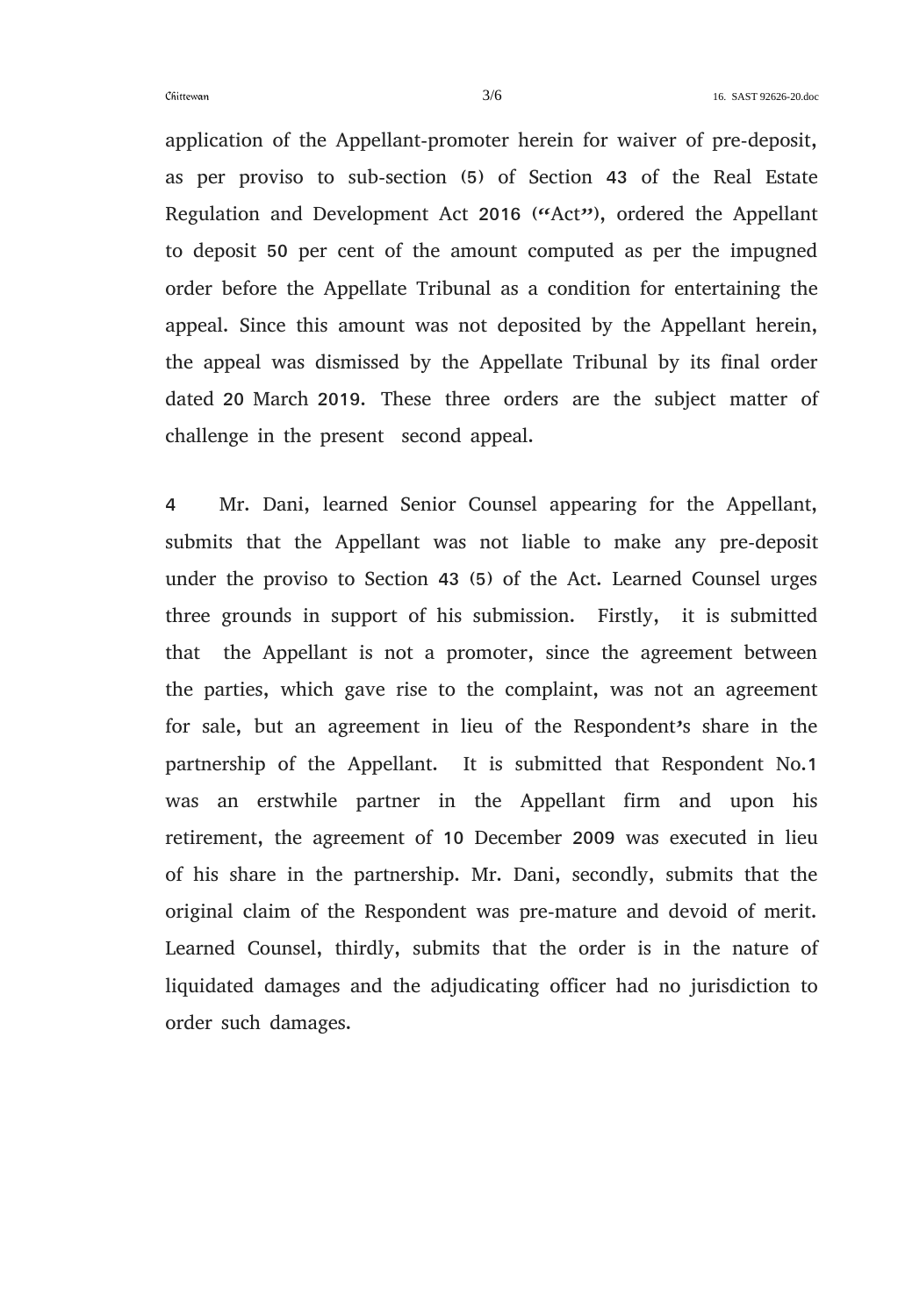5 None of the grounds urged by Mr. Dani bears on the liability of the Appellant herein to make a pre-deposit under the proviso of subsection (5) of Section 43 of the Act. The Appellant has been developing plots of land and entered into an agreement for allotment and sale of six plots within the project, together with a constructed building, to Respondent No.1 herein. Under this agreement, termed as "agreement for sale", the Appellant was bound to hand over possession of the suit premises to the Respondent within an agreed period and execute a conveyance in respect of the same. Prima facie this agreement is nothing, but an agreement for sale between a promoter and an allottee. It may be that the allottee was an erstwhile partner of the promoter firm and the agreement was executed with a view to satisfy the allottee's claim towards his share in the partnership upon his retirement. That does not, however, make the agreement any the less an agreement for sale. Afterall, consideration of an agreement for sale, instead of money, may well be any valuable consideration, including satisfaction of the allottee's share in the promoter's partnership. It is nevertheless an instance of allotment and sale of constructed premises with land, its consideration being satisfaction of the allottee's claim in the business and assets of promoter partnership. The project is very much a real estate project; it is being developed by the Appellant as a promoter; and the Respondent is an allottee, to whom plots of land together with a building have been allotted and agreed to be sold (free-hold or leasehold) or otherwise transferred by the promoter. Prima facie all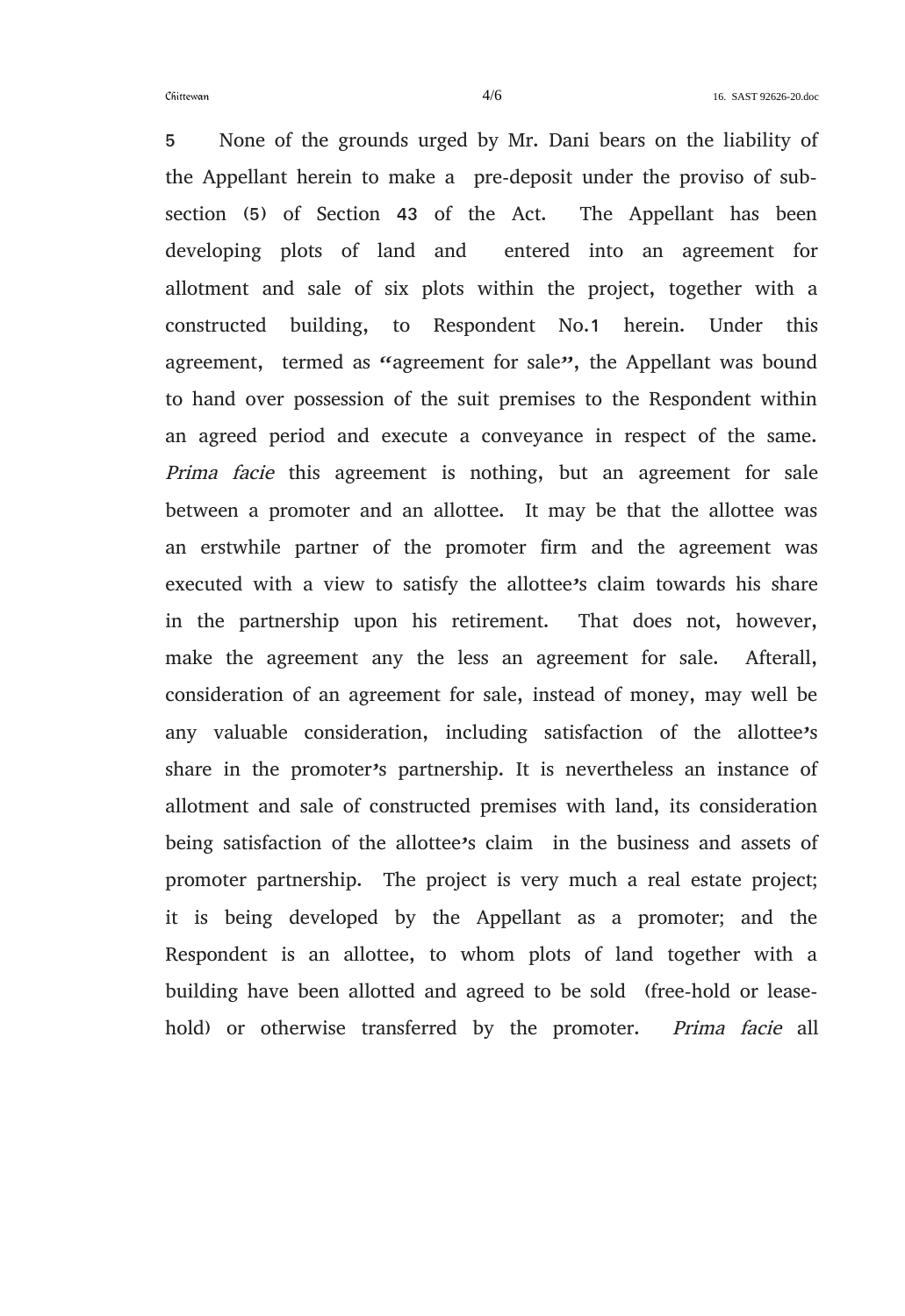ingredients of promotership of the Appellant are satisfied in the present case and there is no reason why its appeal before the Appellate Tribunal should not be treated as an appeal filed by a promoter.

6 The two other grounds urged by Mr. Dani also do not support his case against pre-deposit under the proviso to sub-section (5) to Section 43 of the Act. Whether the original complaint before the adjudicating officer was premature and whether damages/compensation awarded by the adjudicating officer were within his jurisdiction, are but matters of merit in the appeal. These matters, even if some of them may go to the root of the order impugned in the appeal, do not call for dispension of pre-deposit under the proviso to sub-section (5) of Section 43, which is mandatory.

7 There is, in the premises, no infirmity in the impugned orders passed by the Appellate Tribunal. The orders do not give rise to any substantial question of law for the consideration of this court. The Second Appeal is, accordingly, dismissed.

8 In view of the dismissal of the second appeal, the Interim Application does not survive and is disposed of.

9 The Appellant is given four weeks' time to pay the amount ordered by the adjudicating authority, RERA. Though the attachment